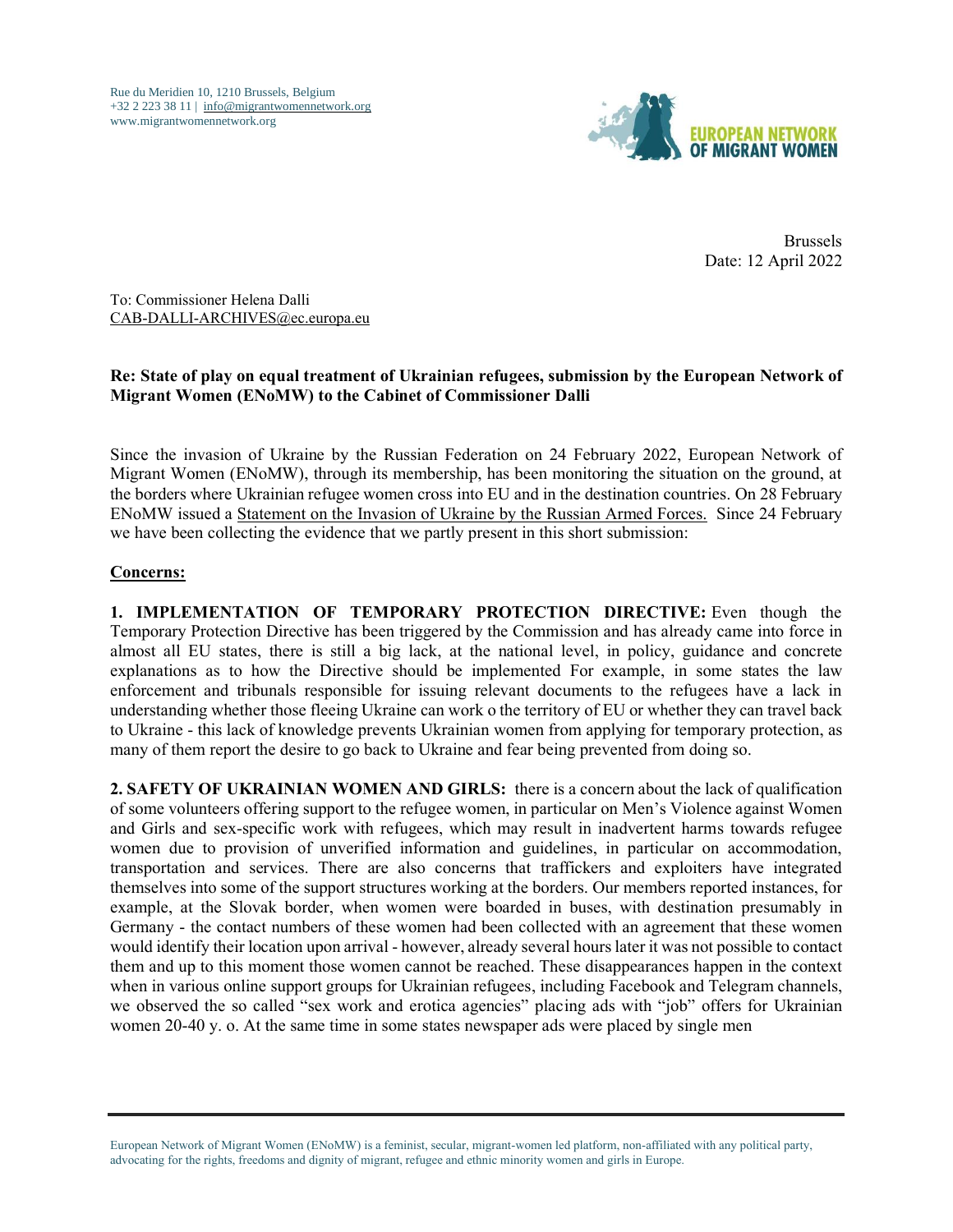

offering accommodation to "single or slim Ukrainian women", sometimes explicitly in exchange for sexual acts. This is accompanied by a rapid rise of online sexual exploitation of Ukrainian women in the pornographic platforms such as "pornhub" where "Ukrainian women" has become the most searched "term" by the online perpetrators of sexual exploitation. At the same time, we received the reports from our members that women and girls, including unaccompanied female minors, are placed in mixed-sex accommodation, and, in the households with single males. Pregnant women, including victims of rape, are often placed in remote accommodation without access to appropriate and timely health care and, on some occasions are denied abortion.

**3. DATA COLLECTION:** There is a very serious lack of data collection and even though we know that most refugees are women due to the fact that adult men are not allowed to leave Ukraine there is no sex, age, disability disaggregation done by the border authorities or police. This lack is also significant in the cases of minors, where girls are not seen as a specific category at risk within an already vulnerable category of minors, despite CEDAW General Recommendations 38 of November 2020 that "highlights the additional vulnerability of girls due to the intersecting characteristics of sex and age".

**4. DISCRIMINATION:** Finally, we have received very disturbing accounts from practically all the countries where our members are proving direct support to refugee women, that states in their very justified attempt to receive and support Ukrainian refugees, discriminate against asylum seekers from other regions, in particular, Africa, Asia, Arab countries. Persons from these regions have been subjected to discriminatory treatment, which included their eviction from state sponsored accommodations in order to free the space for Ukrainian refugees, discrimination in food and sanitary kits distribution, as well as authorities telling them explicitly that their applications - which were at the last stage of review - would not be processed because they are no longer a priority.

## **Recommendations:**

- **- CLEAR AND DETAILED GUIDELINES ON THE IMPLMENTATION OF TEMPORARY PROTECTION DIRECTIVE:** Such guidelines should be provided by state authorities to police, prefectures, migration authorities and tribunals, as well as NGOs accompanying refugees. The guidelines should not be 'gender neutral' but must take into account the specific needs of women and girls, and be closely aligned with the criteria for service provision in other existing national guidelines, such as those applied to women asylum seekers, victims of sexual or other forms of men's violence against women, trafficking and exploitation.
- **- DISAGGREGATED DATA COLLECTION:** Authorities must collect data on sex, age, ethnicity, disability. This is essential if we are to monitor, identify and prosecute the cases the exploitation and violence to which Ukrainian refugees may be subjected within Europe and at the borders. This data is

European Network of Migrant Women (ENoMW) is a feminist, secular, migrant-women led platform, non-affiliated with any political party, advocating for the rights, freedoms and dignity of migrant, refugee and ethnic minority women and girls in Europe.